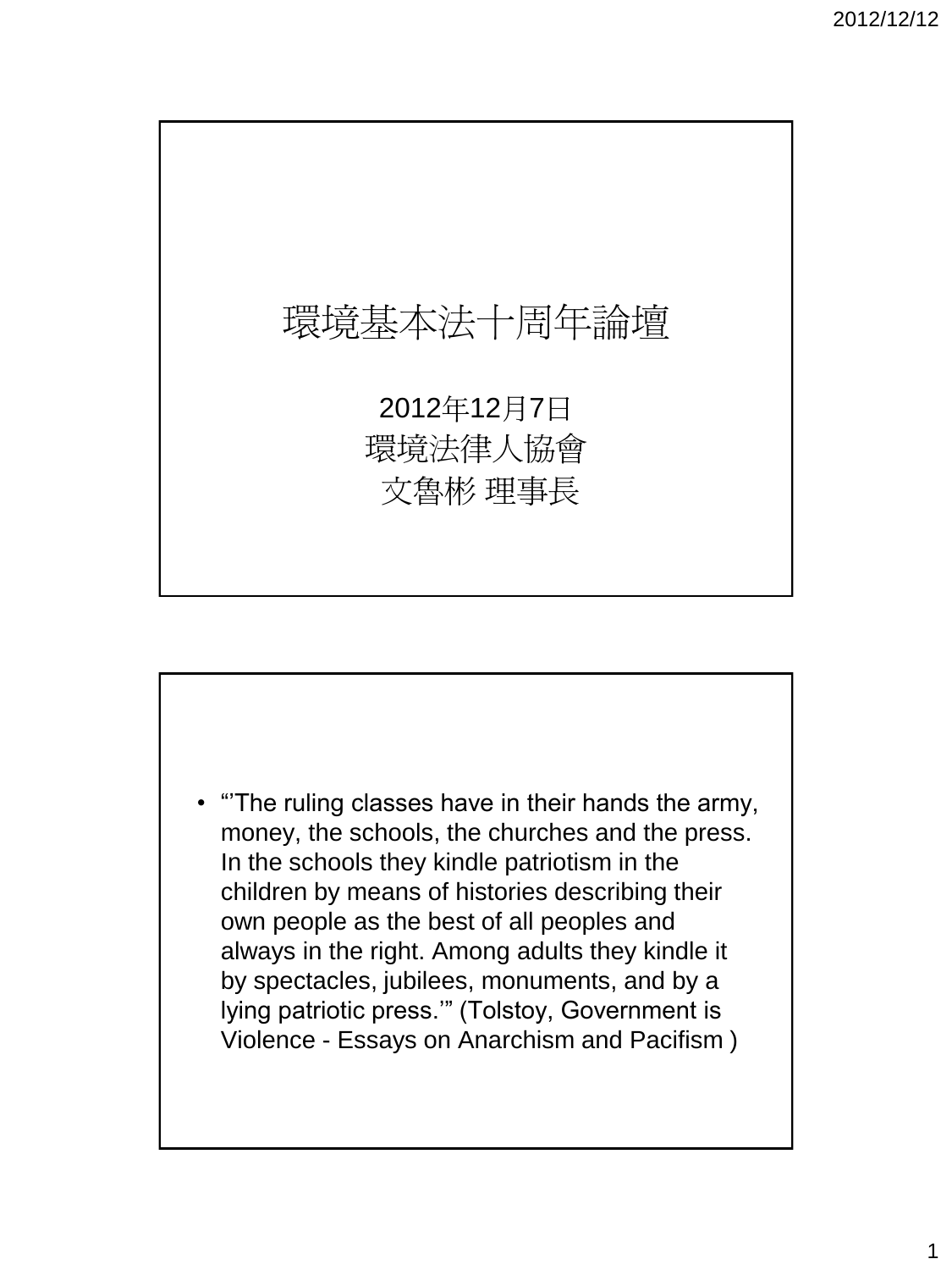

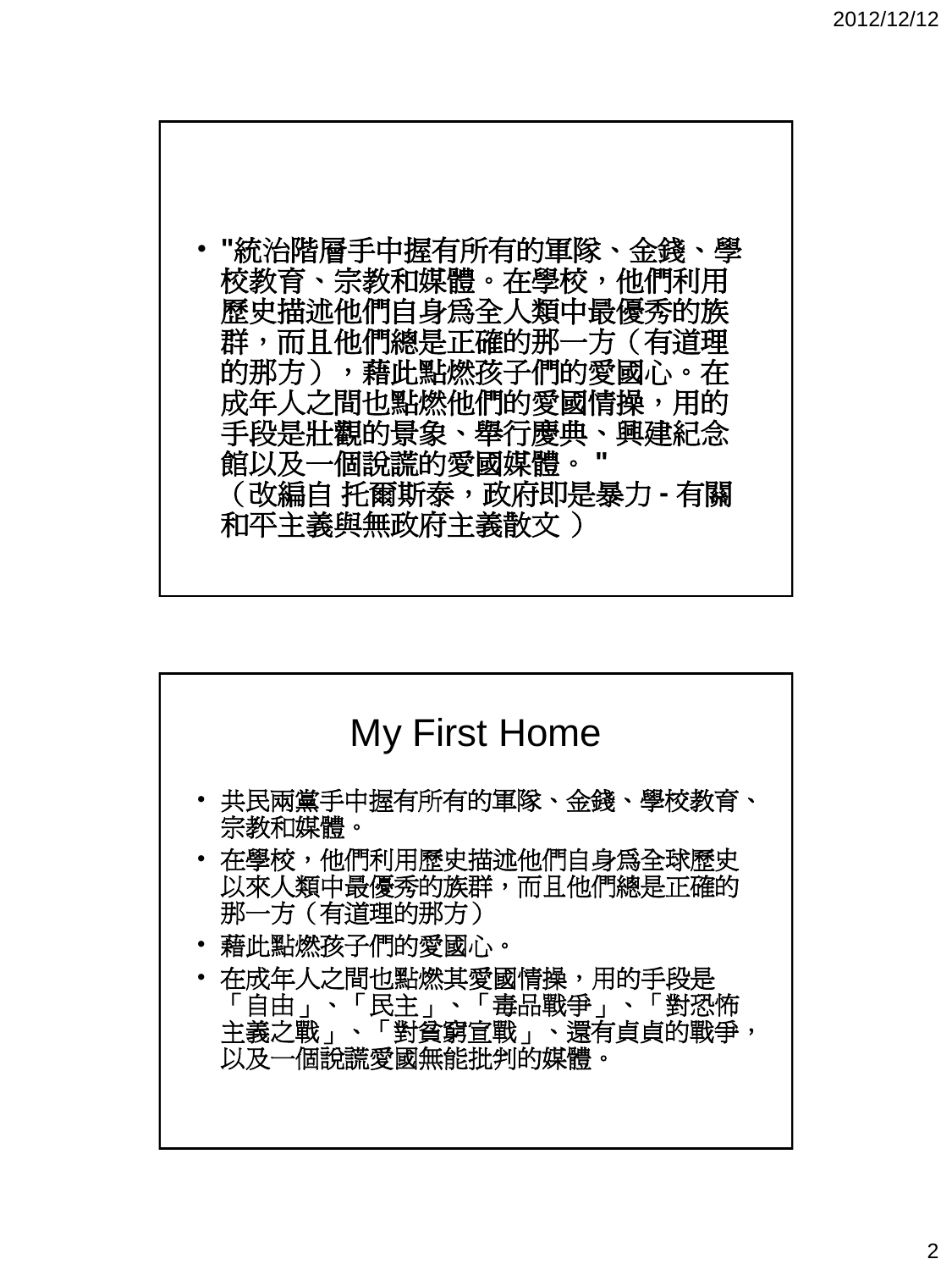

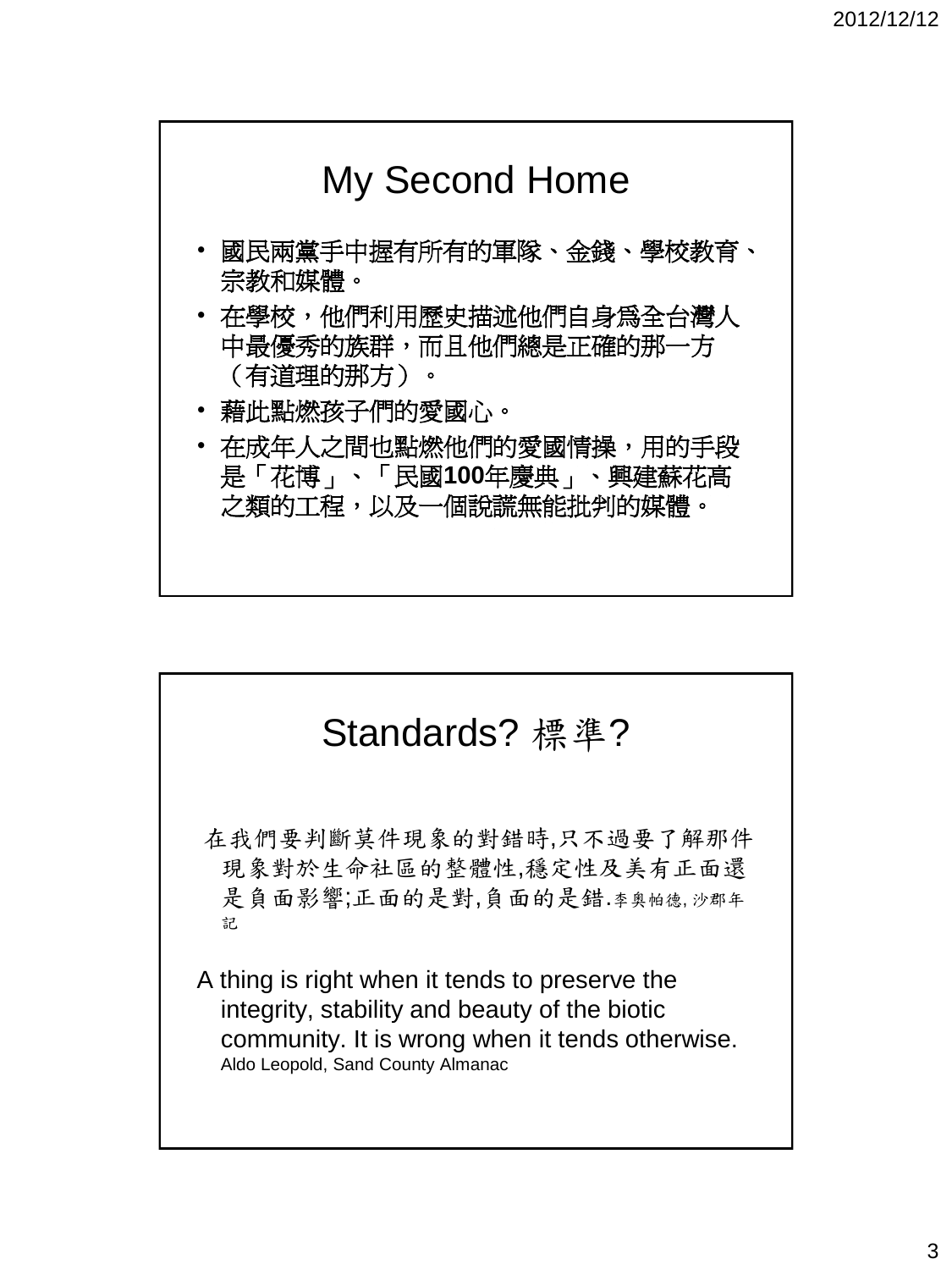#### Me vs my organisation

- It is axiomatic that people will do things as part of an organisation that they would never dream of doing as individuals….. After Paul Hawken, 1992 Ecology of Commerce
- ....Unless that individual is far enough removed from the consequences of his or her action – think drones and civilian or "collateral" damages, absentee landlords….

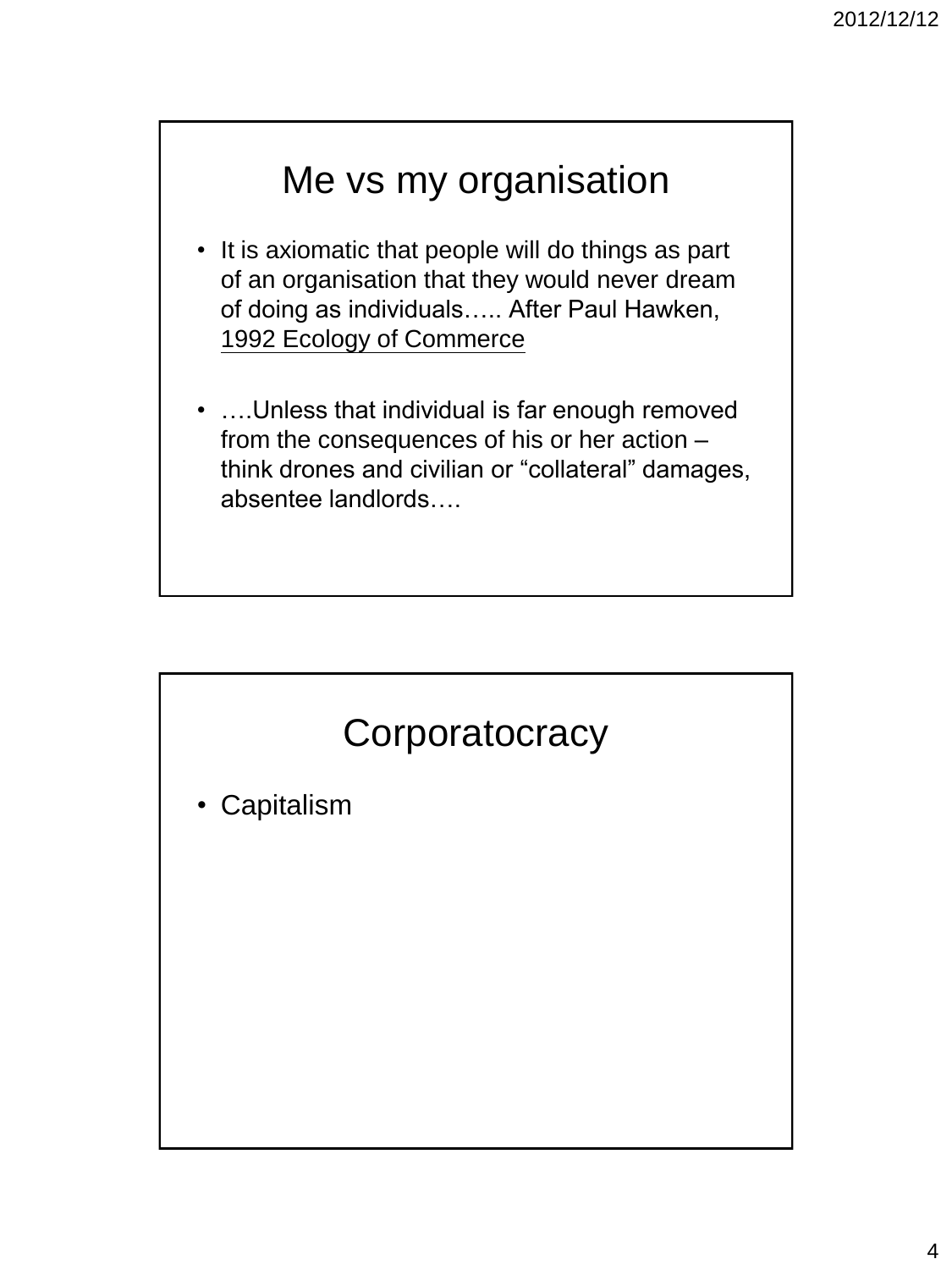

• And are any jumping in the race to trash the world?

## Fourth Dimension

• Failure to look at issues from perspectives of short, medium and long term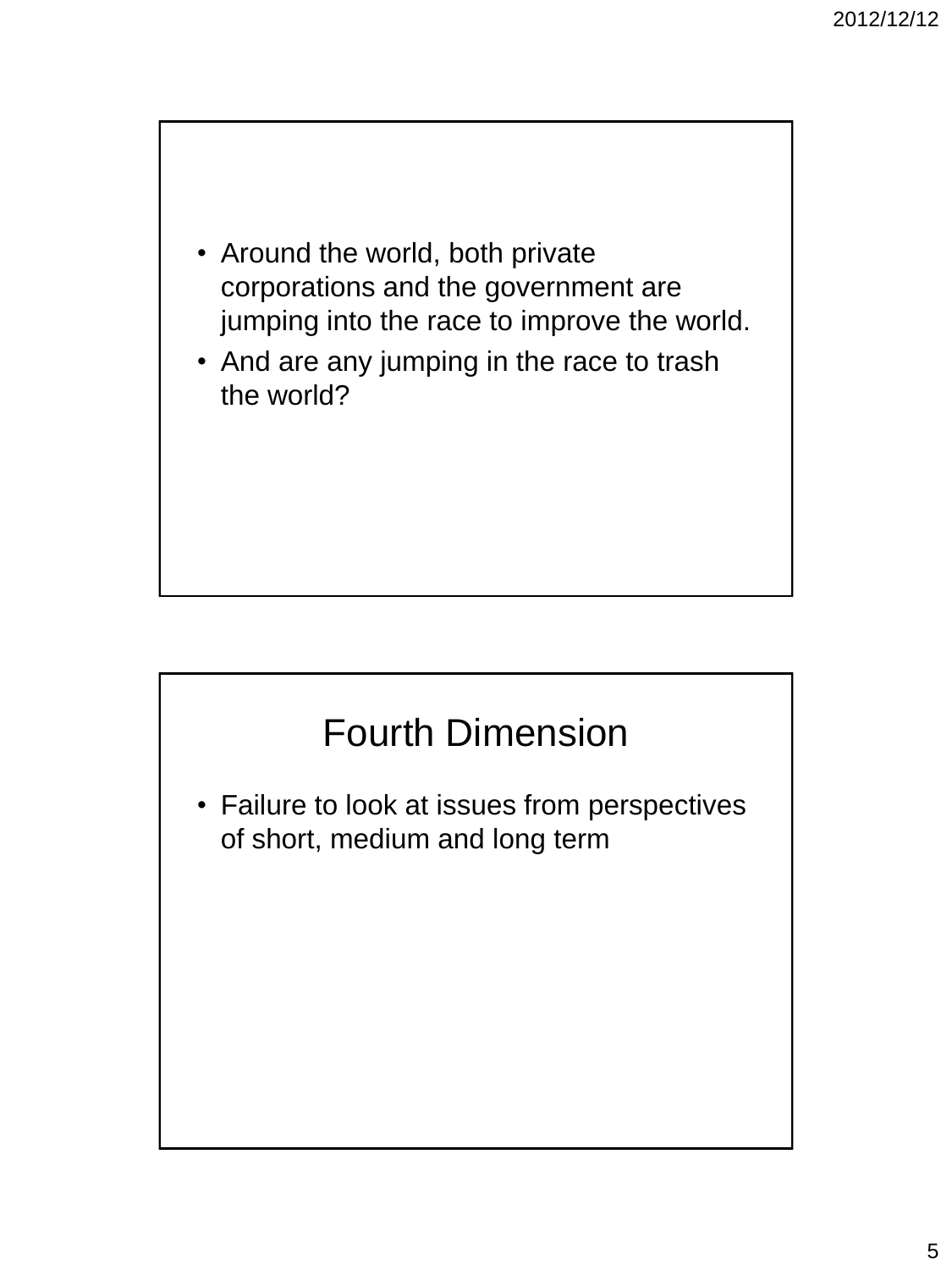# Robin Winkler

- Born in America Madison WI 1954
- Farm, birding, mountains
- Chinese, law 1982
- Taiwan 1977
- Being the boss 寧為雞首不為牛後 1989
- Qi Lin big shot 齊麟,商業,地球跑 ---2001
- Your Money or Your Life 要錢還是要命,糟 蹋台灣/地球的幫手 1998

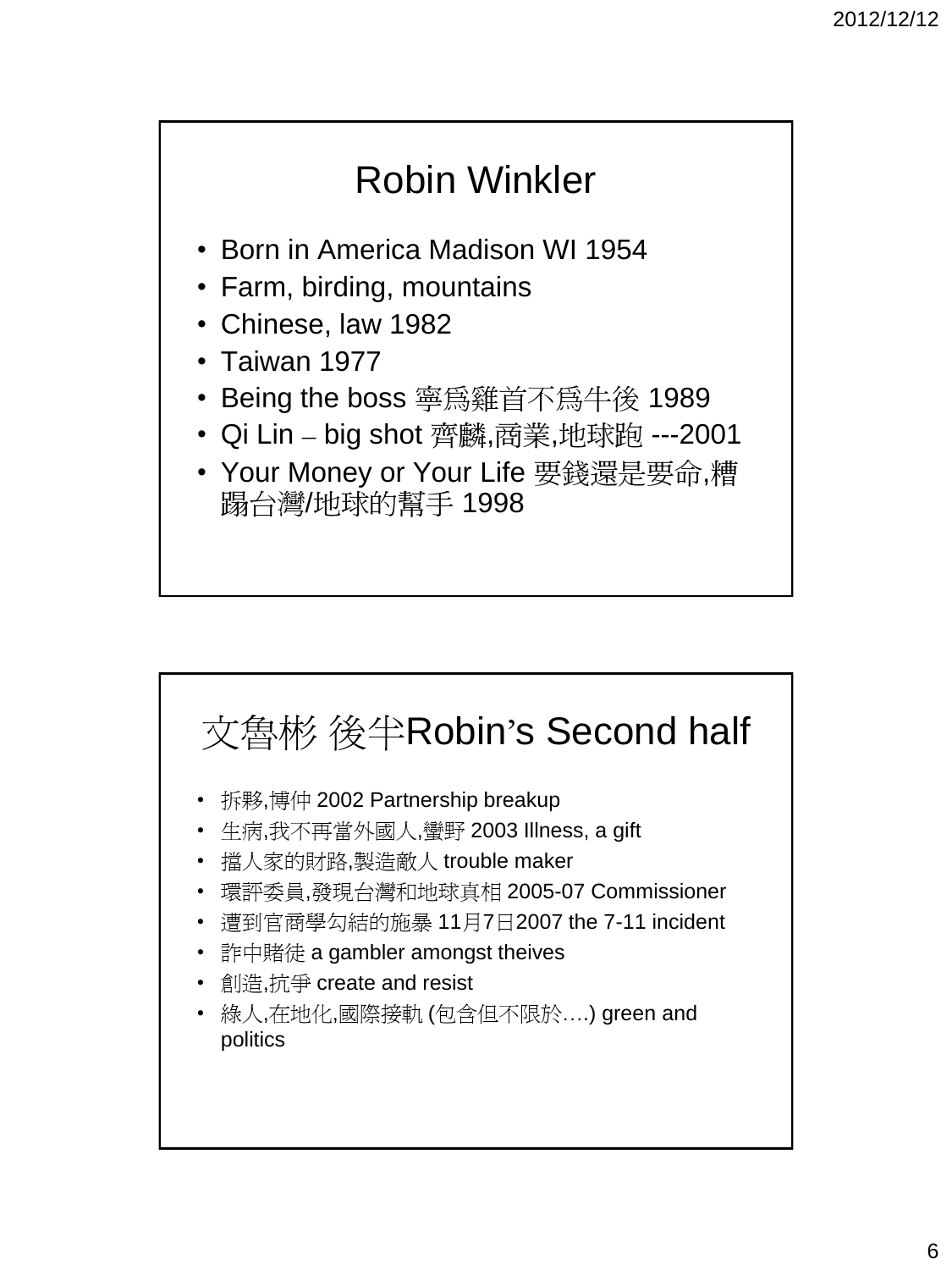

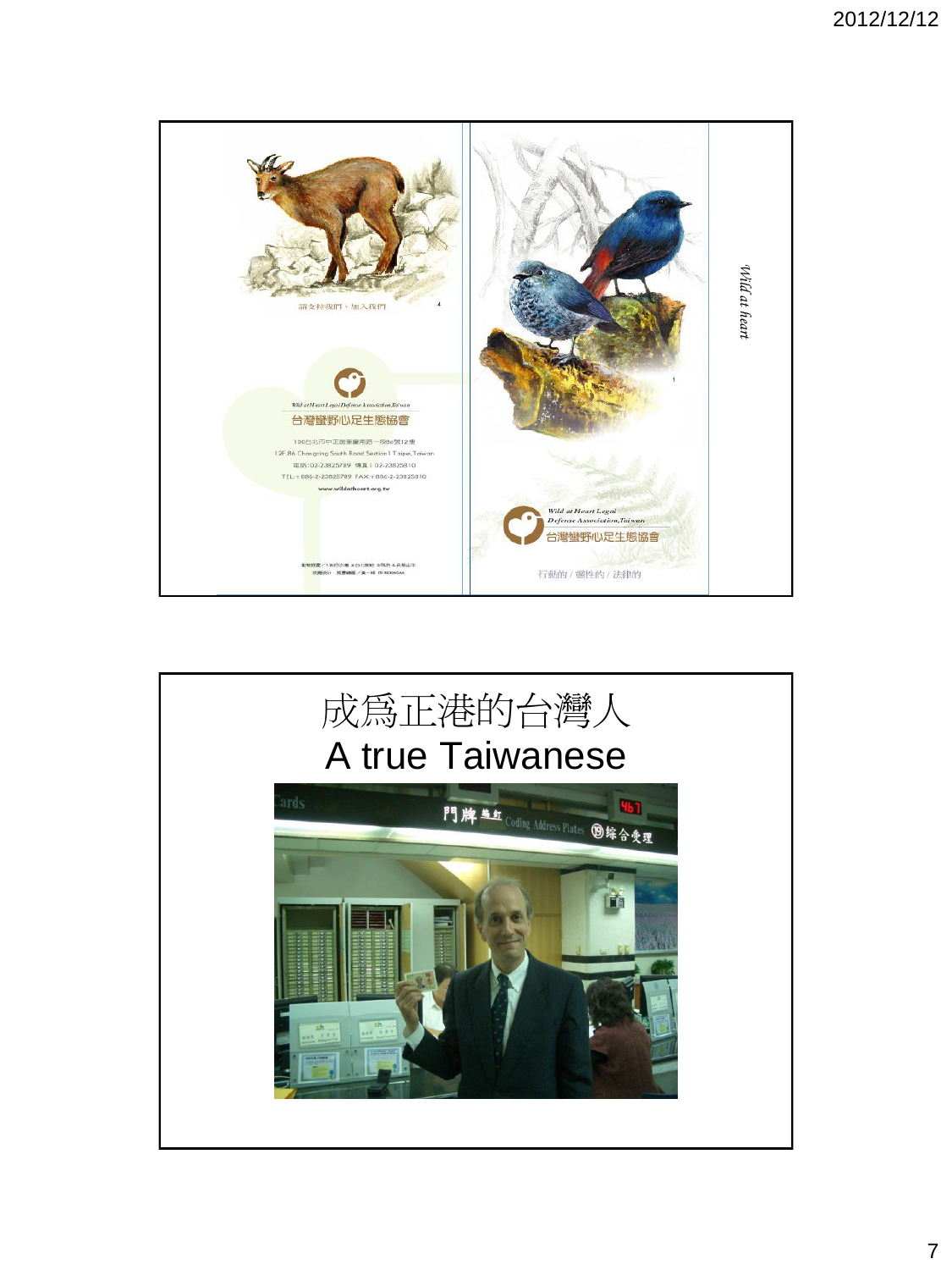

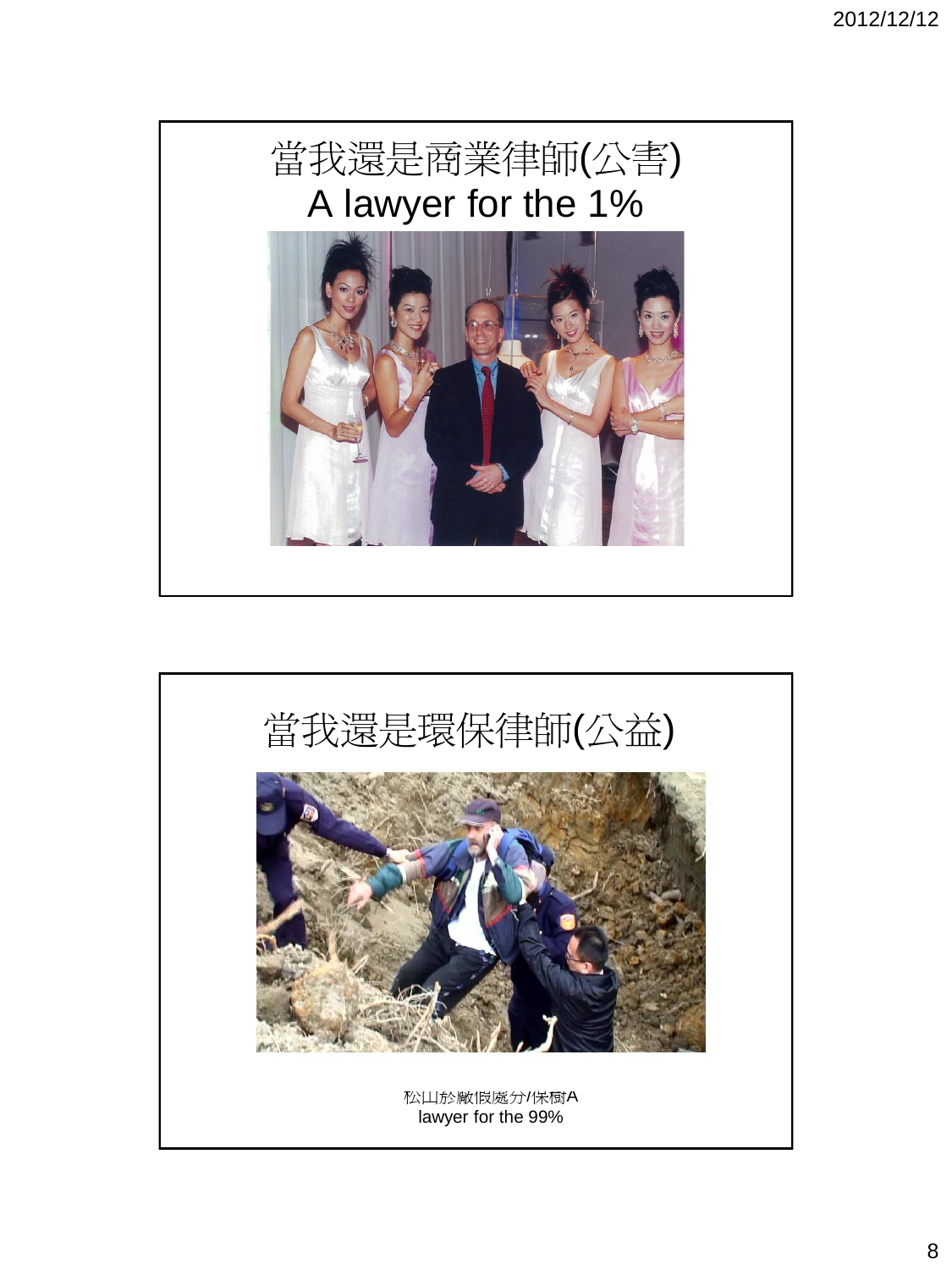#### Is there a problem?

- A problem of direction?
- Economy what kind of economy?
- Carbon what kind of carbon?

#### How we define "profit"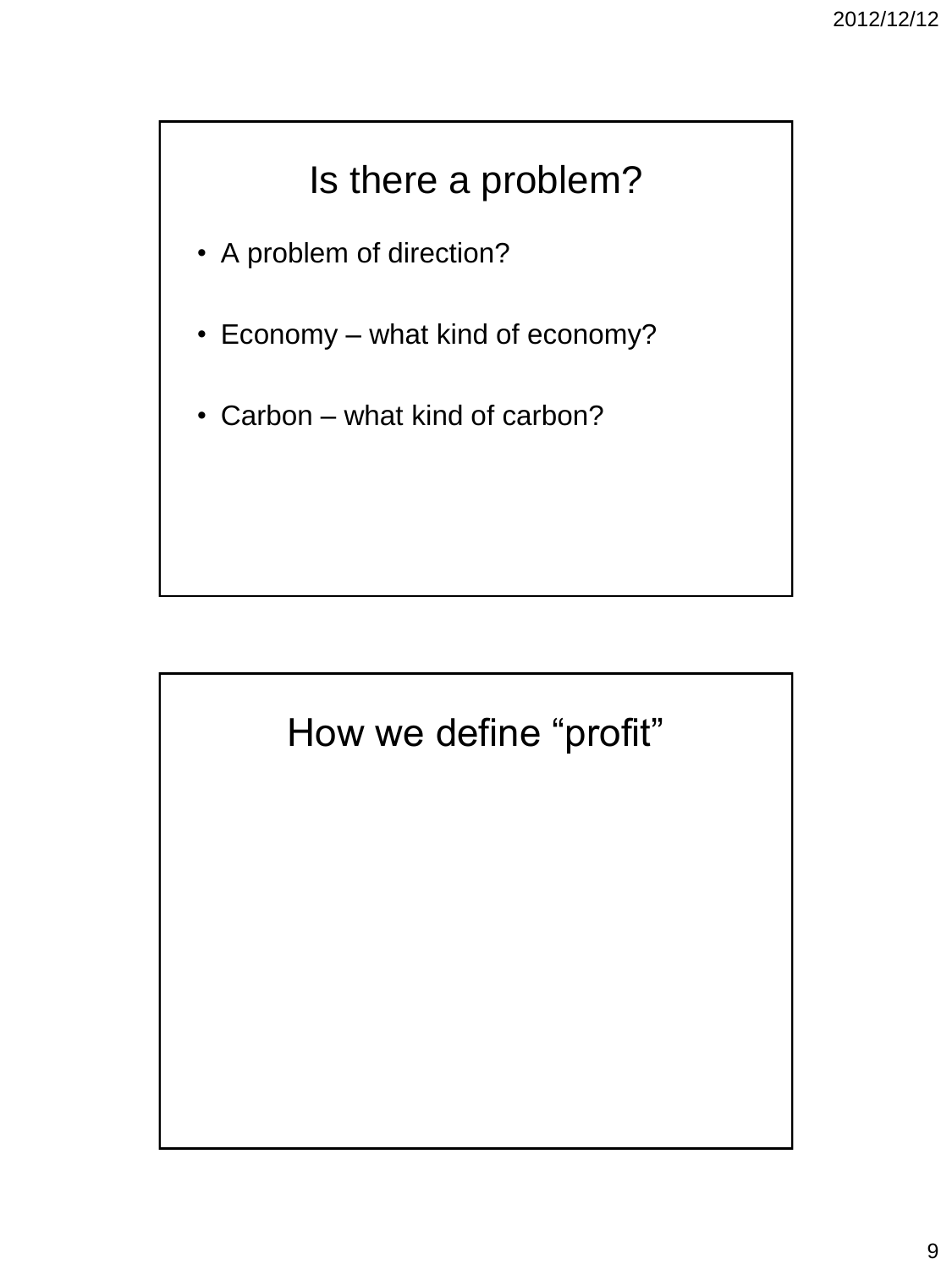## Are you going to

- Be part of the problem?
- Or part of the solution?
- Any business or enterprise that defines profit or "results" other than as long term social and environmental justice is likely to be on the wrong side.

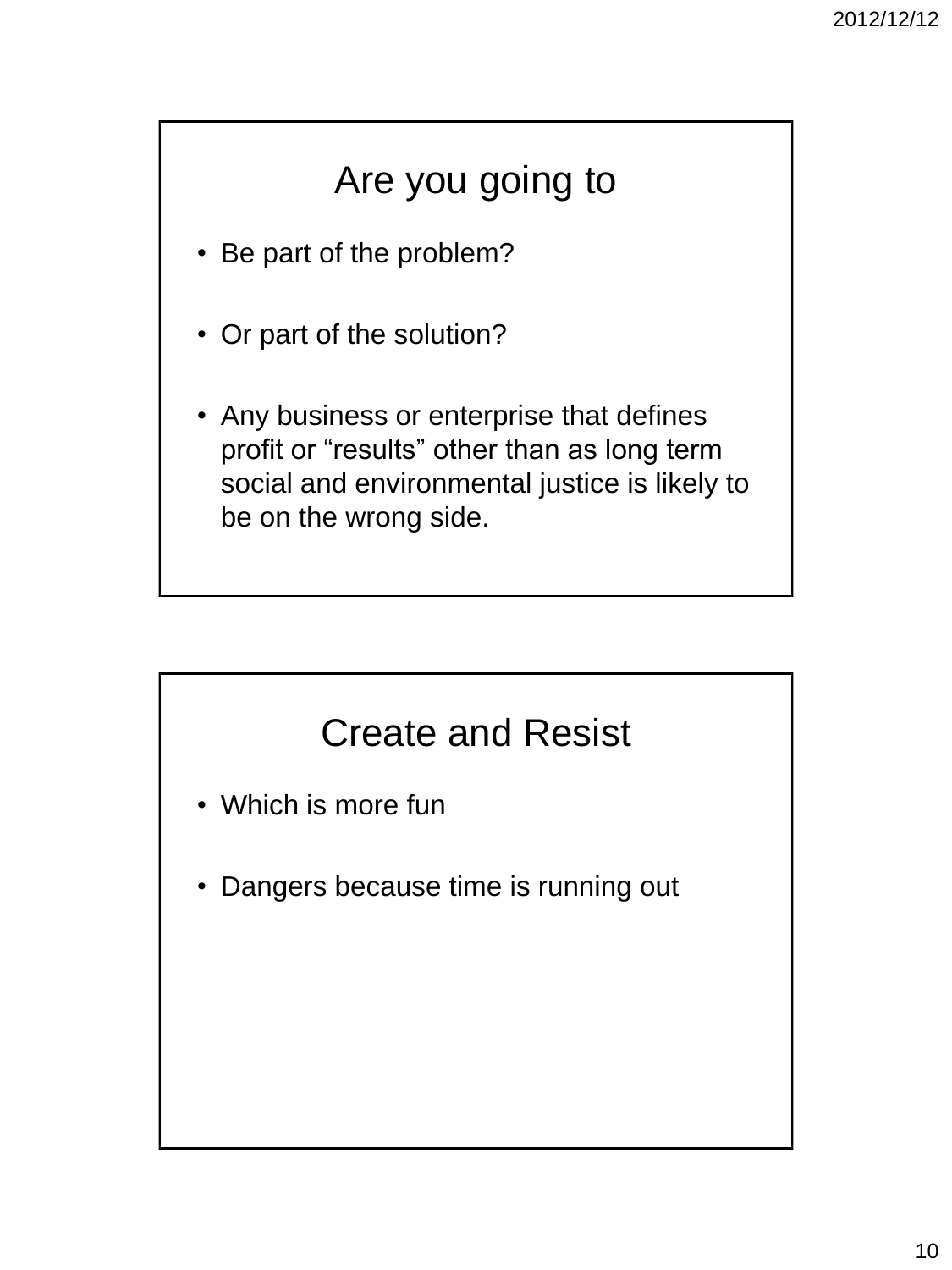## **Humility**

- \* we will not struggle to manage over things, we will manage within the unmanageable;
	- \* we will not battle to organise the totality, we will organise within the unorganisable; and
	- \* we will not simply know things, but we will know of the unknowable.

Rethinking the Fifth Discipline by Robert Louis Flood

## Last thought

Just a humble awakening to the realisation that really we don't know very much about anything and actually never will